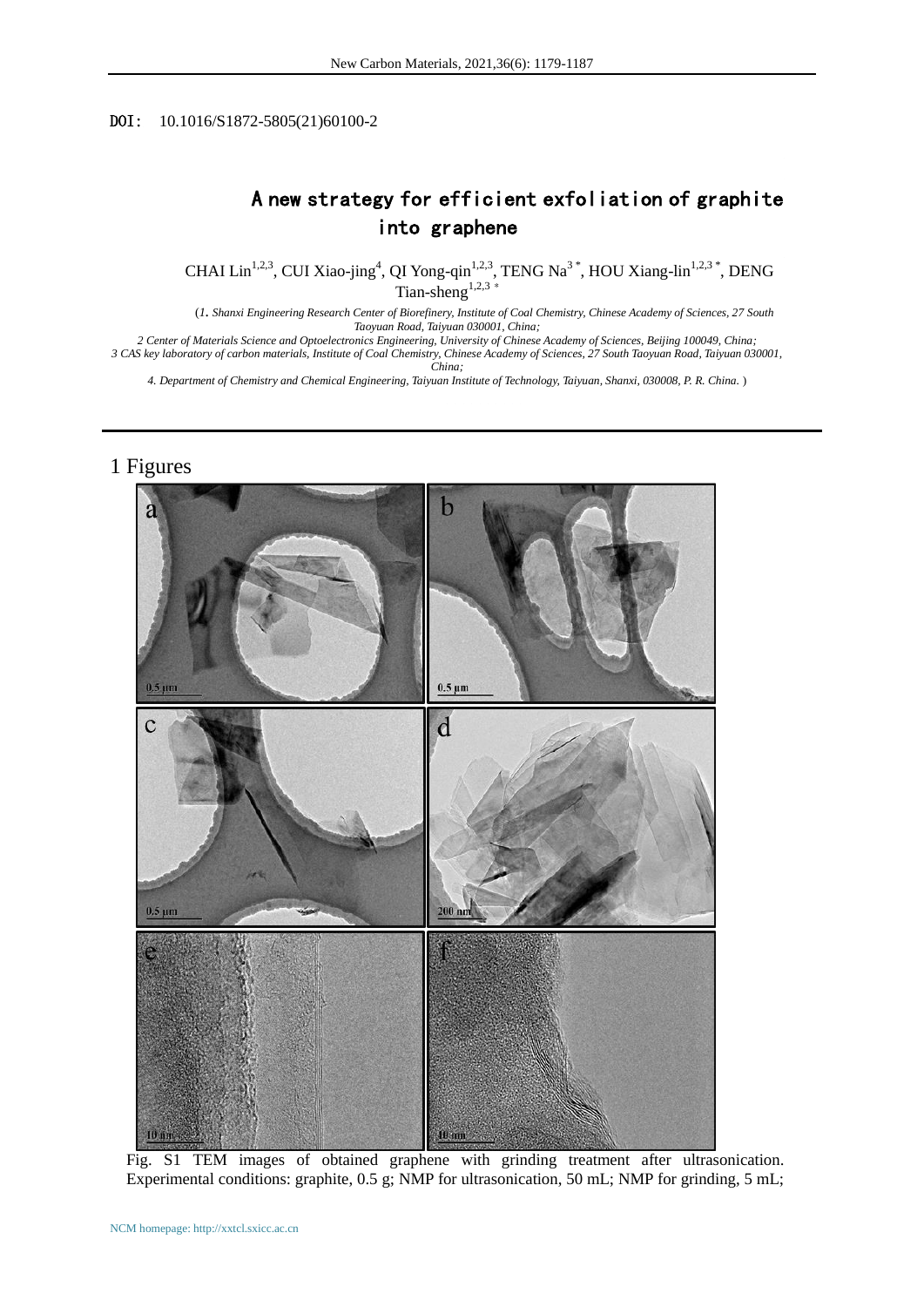ultrasonication time, 30 min; grinding, 1 h; centrifugation at 600 rpm for 90 min.



Fig. S2 XPS spectra of graphite before and after grinding treatment. Experimental conditions: graphite, 0.5 g; NMP for ultrasonication, 50 mL; NMP for grinding, 5 mL; ultrasonication time, 30 min; grinding, 1 h; centrifugation at 600 rpm for 90 min.



Fig. S3 (a) The effect of ultrasonication times on the yield of graphene; (b) the effect of ultrasonication times on the total yield of graphene. Experimental conditions: pristine graphite (0.5 g) in NMP (50 mL) was treated by the 1st ultrasonication (30 min), after ultrasonication, the mixture was sent to centrifuge at 600 rpm for 90 min to obtained the graphene suspension, and the residual exfoliated graphite was directly resent to the next time of ultrasonication. The 2nd, 3rd, 4th and 5th ultrasonication were treated as the same conditions.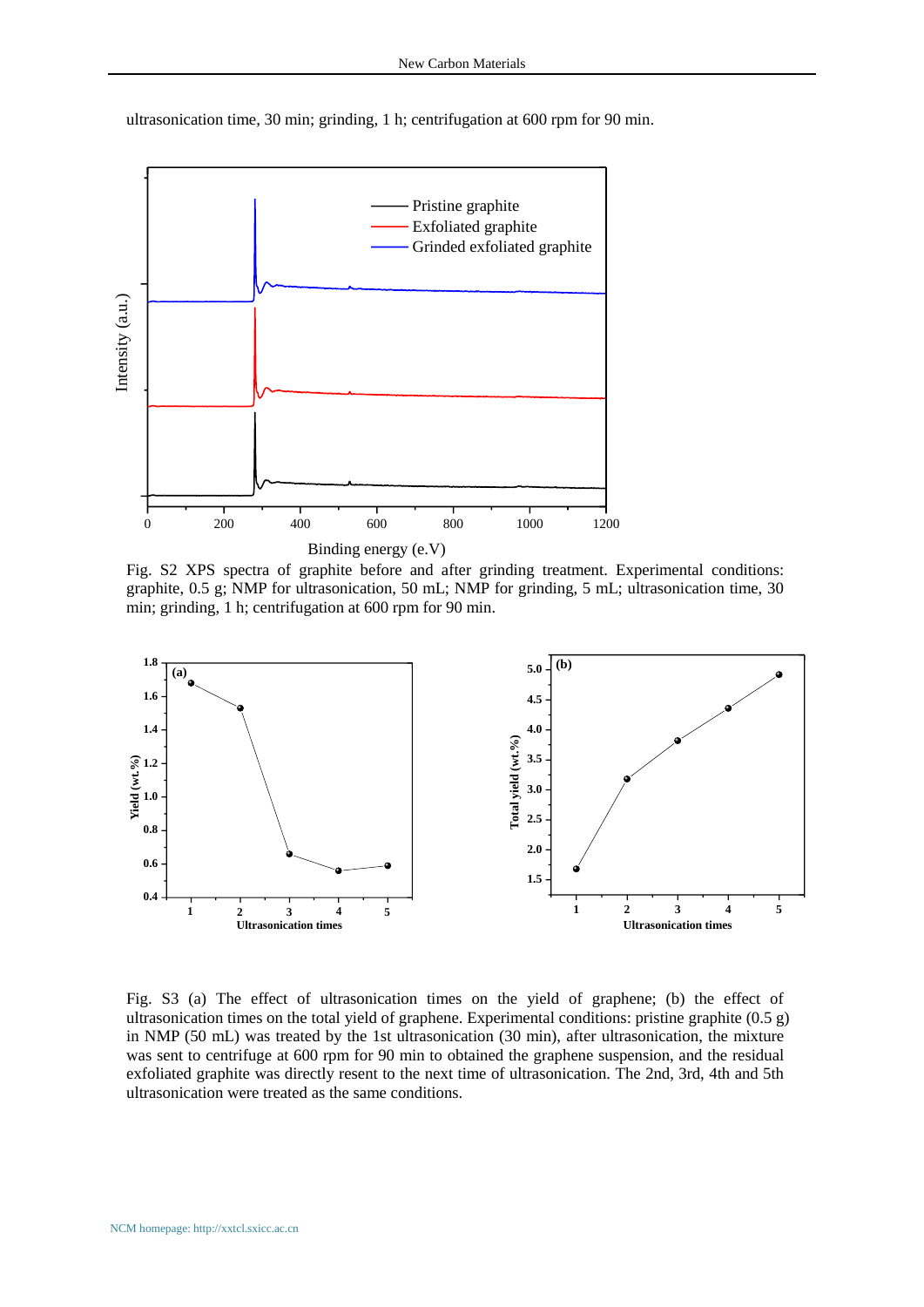

Fig.S4 The yield comparison between the graphene obtained by ultrasonication and ultrasonication+grinding treatment with the same total ultrasonication times. For total ultrasonication times as 1: the black square represented that the yield of graphene was obtained by pristine graphite in NMP for the  $1<sup>st</sup>$  ultrasonication; the red circle represented the yield of graphene was obtained that the pristine graphite was grinded for 1 h and then collected to the  $1<sup>st</sup>$  ultrasonication. For the total ultrasonication times as 2: the black square represented the yield of graphene obtained by the ultrasonication of the exfoliated graphite after  $1<sup>st</sup>$  ultrasonication; the red circle represented the yield of graphene obtained by the grinding followed by ultrasonication treatment of exfoliated graphite after the  $1<sup>st</sup>$  ultrasonication. For the total ultrasonication times as 3: the black square represented the yield of graphene obtained by the ultrasonication of the exfoliated graphite after  $2<sup>nd</sup>$  ultrasonication; the red circle represented the yield of graphene obtained by the grinding followed by ultrasonication treatment of exfoliated graphite after the  $2<sup>nd</sup>$ ultrasonication. For the total ultrasonication times as 4: the black square represented the yield of graphene obtained by the ultrasonication of the exfoliated graphite after  $3<sup>rd</sup>$  ultrasonication; the red circle represented the yield of graphene obtained by the grinding followed by ultrasonication treatment of exfoliated graphite after the 3<sup>rd</sup> ultrasonication. For the total ultrasonication times as 5: the black square represented the yield of graphene obtained by the ultrasonication of the exfoliated graphite after  $4<sup>th</sup>$  ultrasonication; the red circle represented the yield of graphene obtained by the grinding followed by ultrasonication treatment of exfoliated graphite after the  $4<sup>th</sup>$  ultrasonication. Experimental conditions: pristine graphite (0.5 g) in NMP (50 mL) was treated by the  $1<sup>st</sup>$  ultrasonication (30 min), after ultrasonication, the mixture was sent to centrifuge at 600 rpm for 90 min to obtained the graphene suspension, and the residual exfoliated graphite was directly resent to the next time of ultrasonication or grinding for 1 h. The volume of NMP for grinding treatment was 5 mL. The  $2<sup>nd</sup>$ ,  $3<sup>rd</sup>$ ,  $4<sup>th</sup>$  and  $5<sup>th</sup>$  ultrasonication were treated as the same centrifugation and ultrasonication conditions.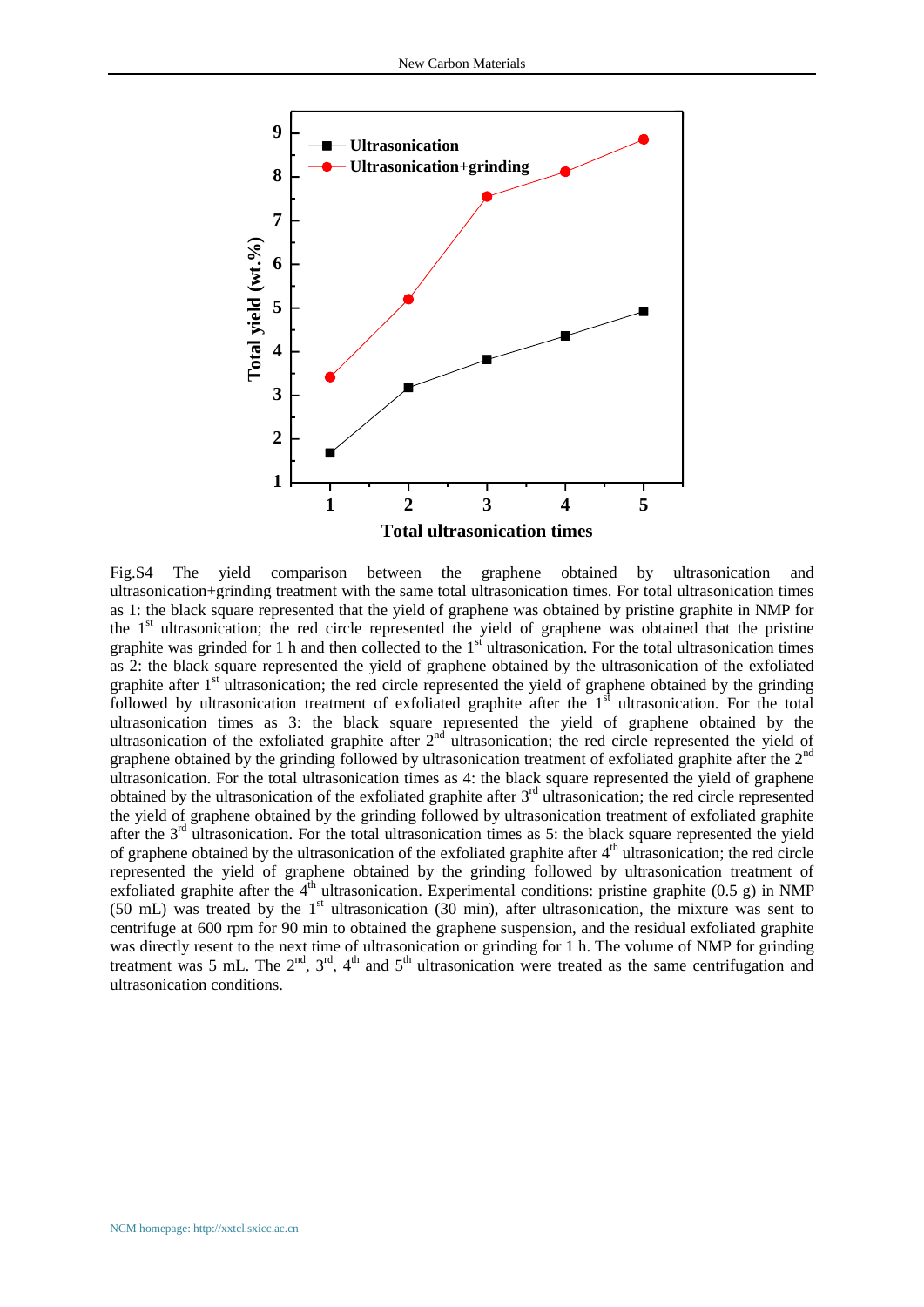

Fig. S5 SEM images of graphite of different particle size before and after ultrasonication. a-b: pristine graphite of 325 mesh; c-d: graphite of 325 mesh after ultrasonication; e-f: pristine graphite of 3000 mesh; g-h: graphite of 3000 mesh after ultrasonication. Experimental conditions: graphite, 0.5 g; NMP for ultrasonication, 50 mL; NMP for grinding, 5 mL; ultrasonication time, 30 min; grinding, 1 h; centrifugation at 600 rpm for 90 min.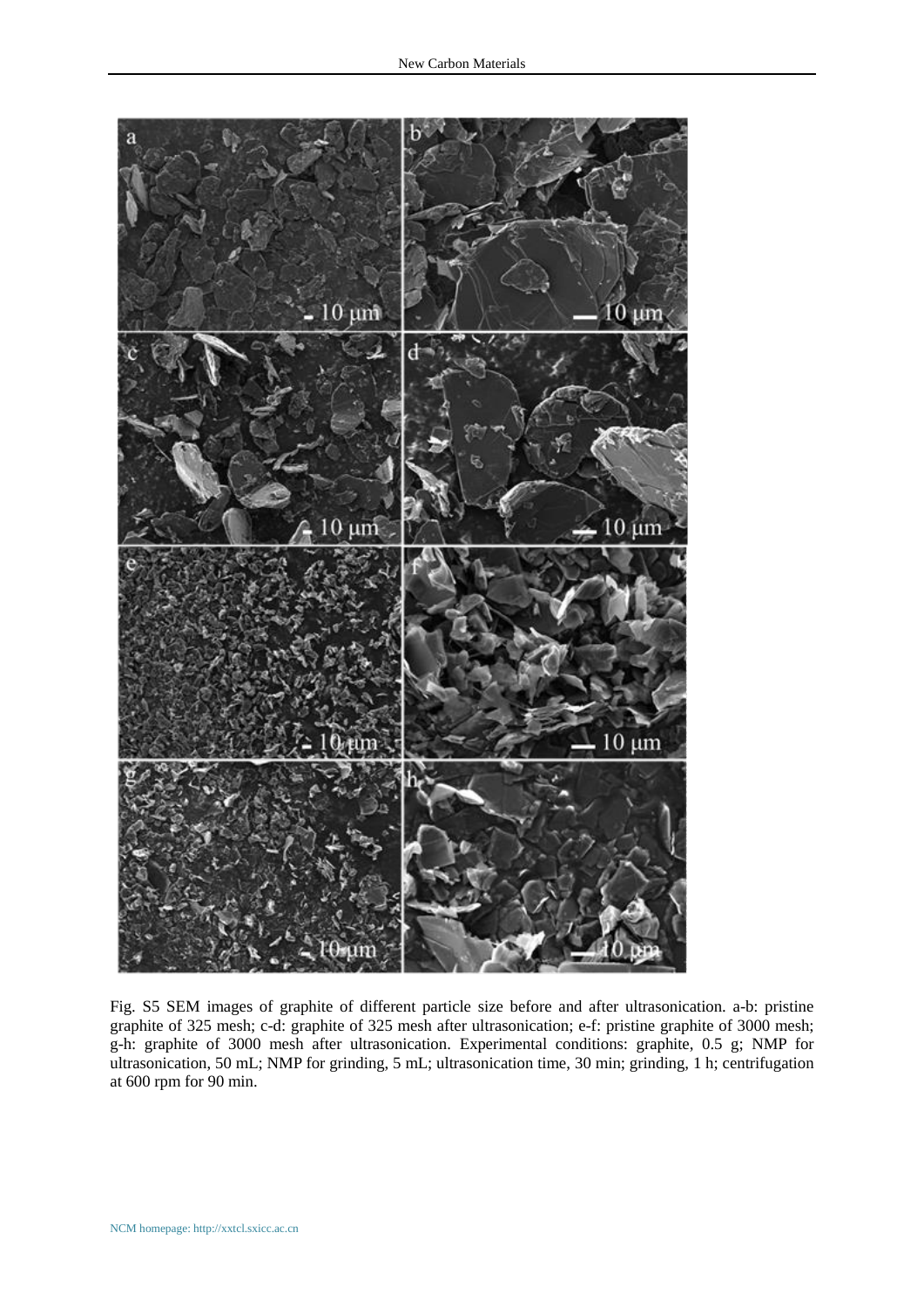

Fig. S6 XRD spectra of graphene powder and graphite of different mesh before and after ultrasonication. a: pristine graphite of 325 mesh; b: after sample a was treated with ultrasonication, the graphene dispersion was centrifuged, then decanted to obtain the exfoliated graphite denoted as b; c: pristine graphite of 3000 mesh; d: after sample c was treated with ultrasonication, the graphene dispersion was centrifuged, and then decanted to obtain the exfoliated graphite denoted as d; e: after sample a was treated with ultrasonication, the graphene dispersion was decanted and collected for extraction filtration, then dried to obtain the graphene powder denoted as e; f: after sample c was treated with ultrasonication, the graphene dispersion was decanted and collected for extraction filtration, then dried to obtain the graphene powder denoted as f. Experimental conditions: graphite, 0.5 g; NMP for ultrasonication, 50 mL; NMP for grinding, 5 mL; ultrasonication time, 30 min; grinding, 1 h; centrifugation at 600 rpm for 90 min.

Table S1 Characteristics of graphene and graphite of different meshes\*

| Table DT Characteristics of graphene and graphite of unferent meshes |             |                                   |                                                |             |  |
|----------------------------------------------------------------------|-------------|-----------------------------------|------------------------------------------------|-------------|--|
| Samples                                                              | <i>FWHM</i> | $2\theta$ / $\circ$ <sup>ii</sup> | $\overline{d/\text{nm}}$ <sup><i>iii</i></sup> | $D/nm^{iv}$ |  |
| a                                                                    | 0.12        | 26.6                              | 0.34                                           | 1.72        |  |
| b                                                                    | 0.15        | 26.5                              | 0.35                                           | 1.72        |  |
| $\mathbf{c}$                                                         | 0.14        | 26.6                              | 0.34                                           | 1.72        |  |
| d                                                                    | 0.12        | 26.6                              | 0.34                                           | 1.38        |  |
| e                                                                    | 0.14        | 26.5                              | 0.35                                           | 1.38        |  |
|                                                                      | 0.12        | 26.6                              | 0.36                                           | 0.86        |  |

\*a: pristine graphite of 325 mesh; b: after sample a was treated with ultrasonication, the graphene dispersion was centrifuged, then decanted to obtain the exfoliated graphite denoted as b; c: pristine graphite of 3000 mesh; d: after sample c was treated with ultrasonication, the graphene dispersion was centrifuged, and then decanted to obtain the exfoliated graphite denoted as d; e: after sample a was treated with ultrasonication, the graphene dispersion was decanted and collected for extraction filtration, then dried to obtain the graphene powder denoted as e; f: after sample c was treated with ultrasonication, the graphene dispersion was decanted and collected for extraction filtration, then dried to obtain the graphene powder denoted as f. Experimental conditions: graphite, 0.5 g; NMP for ultrasonication, 50 mL; NMP for grinding, 5 mL; ultrasonication time, 30 min; grinding, 1 h; centrifugation at 600 rpm for 90 min.

*i FWHM*: full width at a half maximum;

*ii* 2*θ*: typical diffraction angle;

 $\dddot{u}$  *d*: the d-spacing between the graphite layers;